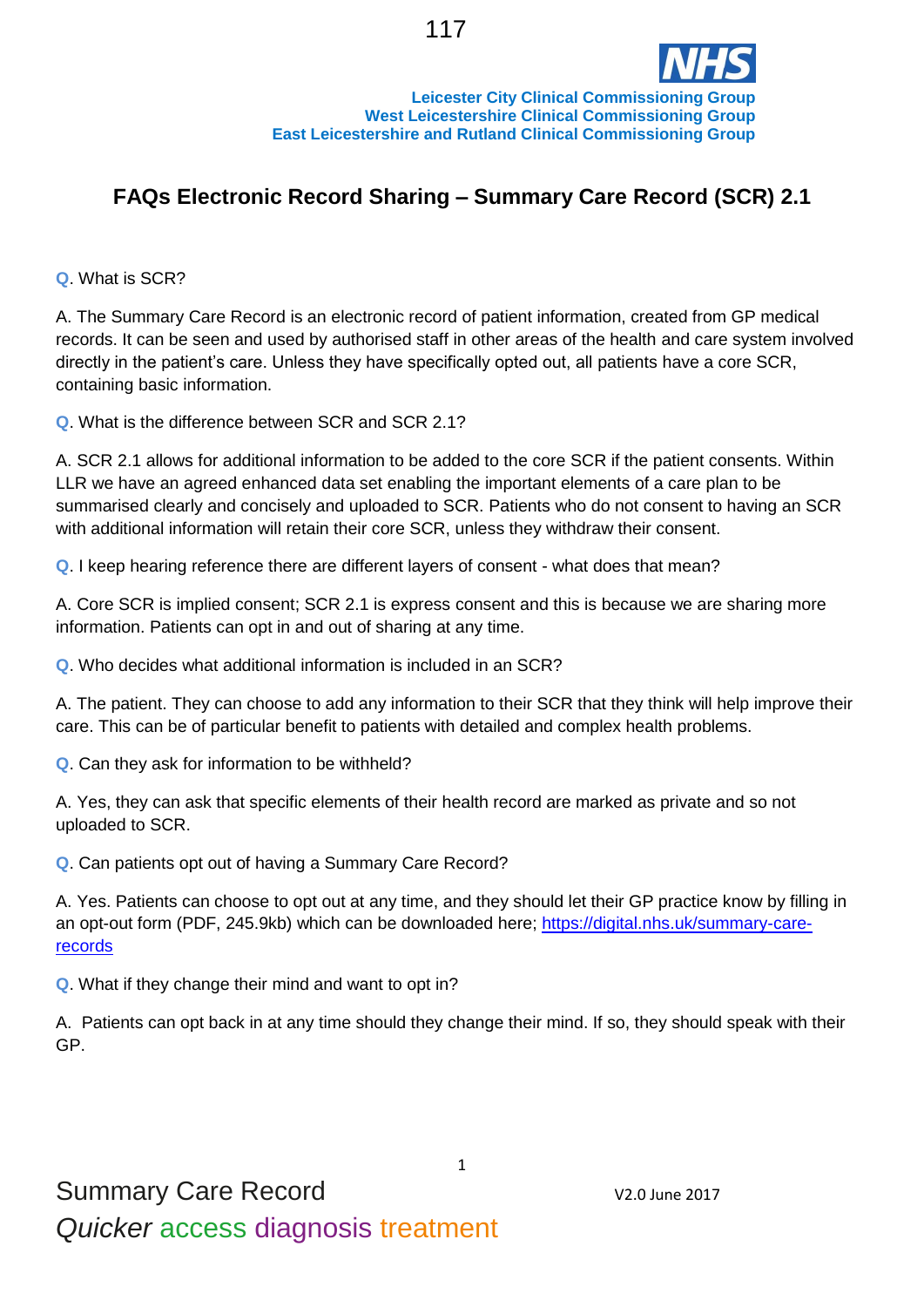

**Leicester City Clinical Commissioning Group West Leicestershire Clinical Commissioning Group East Leicestershire and Rutland Clinical Commissioning Group**

**Q**. Can patients access their own Summary Care Record?

A. Yes. From April 2015 all GPs should give their patients online access to summary information in their records. However, patients wishing to view their own Summary Care Record need to speak with their GP. Patients are not able to access SCR online by themselves.

**Q**. Who can access or view SCR?

A. Only authorised healthcare professionals directly involved in a patient's care can access SCR. So this means that the person viewing SCR:

- needs to have an NHS Smartcard with a chip and passcode
- will only see the information they need to do their job
- will have their details recorded every time they look at a record

**Q**. Do healthcare professionals need to seek permission every time they want to view SCR?

A. Yes, the healthcare professional must seek the patient's permission if they need to look at SCR. The only exception is if a patient is unconscious or otherwise unable to communicate, the healthcare professional may decide to look at their record because doing so is in the patient's best interest. This access is recorded and checked by the Privacy Officer of the organisation to ensure it is appropriate.

**Q**. Is the Summary Care Record available outside of England?

A. No, SCR is currently only accessible in the NHS in England, and not in the other countries in the United Kingdom.

**Q**. Who is responsible for updating the SCR?

A. As the data source for the SCR is the patient's electronic GP record, the practice Data Controller is ultimately responsible. The content is maintained by the GP practice and updated automatically when it is changed in the GP record.

**Q**. Will other healthcare providers ever be able to update SCR directly?

A. No, not for the foreseeable future. Providers have SCR as a 'read only' view of the patient's electronic GP record. Information can only be added by the GP practice, via entry onto the GP practice system. Where a medication has changed, this information should be shared with the patient's practice in order that they can update the GP record accordingly.

2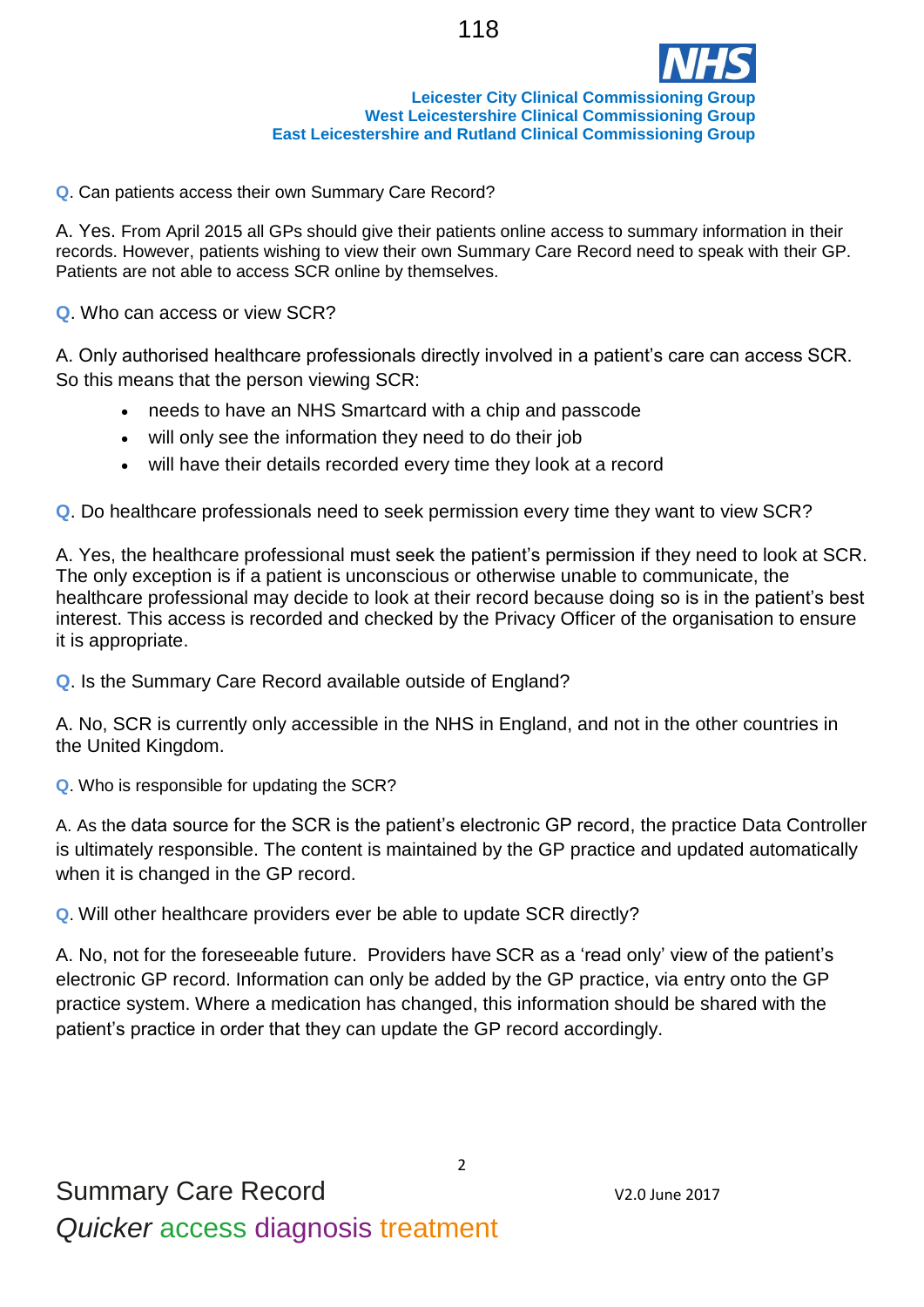

**Q**. Do practices have to duplicate demographic information, such as next of kin and carer details?

A. This depends on whether that information is already coded within the patient record; if it is, then it doesn't need to be added again unless the details have changed. But if the demographic details are not coded in the record, practices will have to duplicate the information for it to pull through to SCR.

**Q**. If a patient has an existing Care Plan will that information pull through to SCR?

A. For existing care plans created using earlier care planning templates, much of the existing care plan information will pull through to the Summary Care Record, but some codes are not in the Inclusion Dataset, and so will not be added. Please note that the care plan will only be shared if the patient has given **express consent** to have an SCR with additional information. We are developing a pre-care planning document to enable you see where there are gaps in each patient's electronic care plan and so identify what work needs to be carried out. Further information will follow in the next couple of weeks.

3